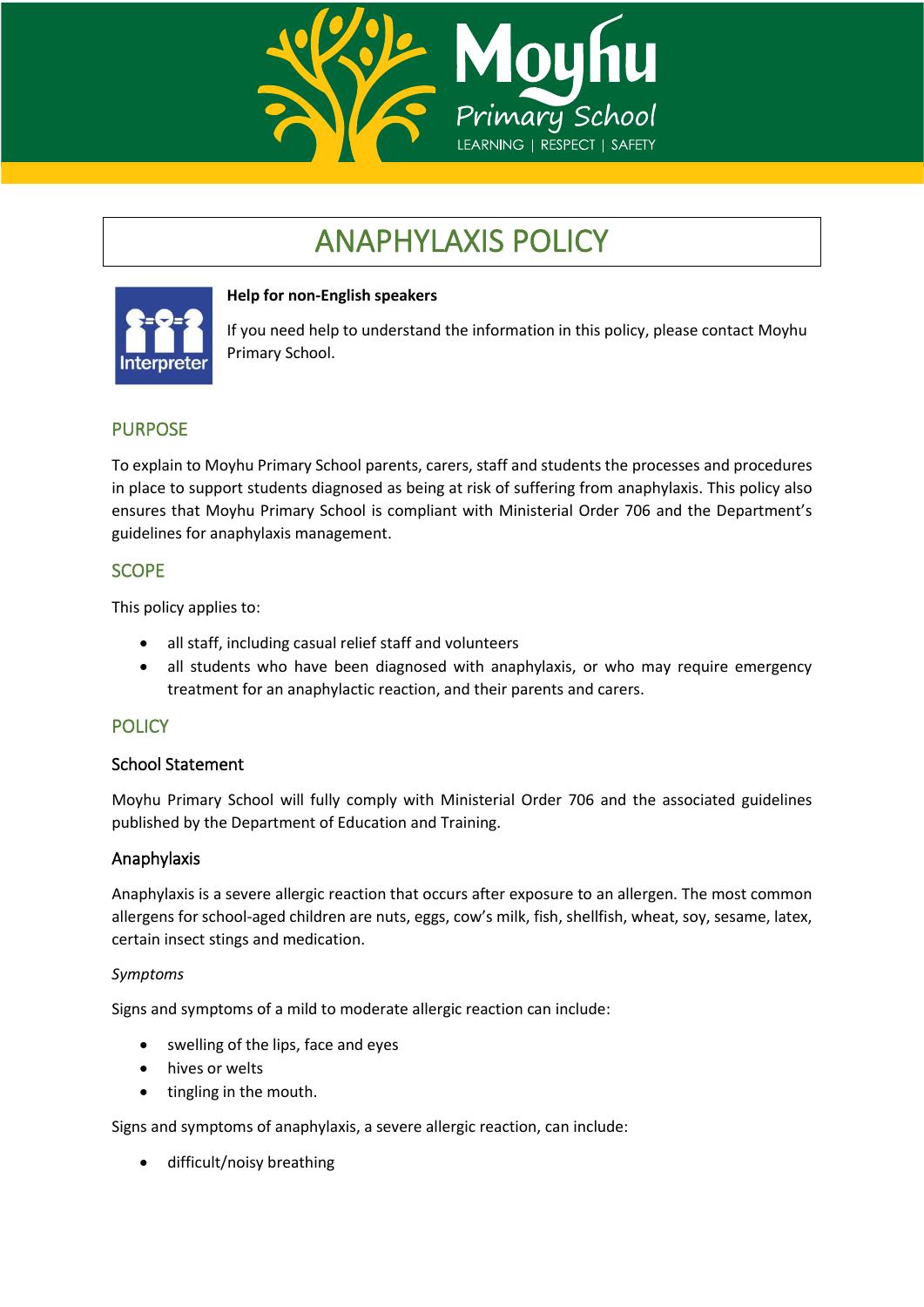- swelling of tongue
- difficulty talking and/or hoarse voice
- wheeze or persistent cough
- persistent dizziness or collapse
- student appears pale or floppy
- abdominal pain and/or vomiting.

Symptoms usually develop within ten minutes and up to two hours after exposure to an allergen, but can appear within a few minutes.

#### *Treatment*

Adrenaline given as an injection into the muscle of the outer mid-thigh is the first aid treatment for anaphylaxis.

Individuals diagnosed as being at risk of anaphylaxis are prescribed an adrenaline autoinjector for use in an emergency. These adrenaline autoinjectors are designed so that anyone can use them in an emergency.

## Individual Anaphylaxis Management Plans

All students at Moyhu Primary School who are diagnosed by a medical practitioner as being at risk of suffering from an anaphylactic reaction must have an Individual Anaphylaxis Management Plan. When notified of an anaphylaxis diagnosis, the principal of Moyhu Primary School is responsible for developing a plan in consultation with the student's parents/carers.

Where necessary, an Individual Anaphylaxis Management Plan will be in place as soon as practicable after a student enrols at Moyhu Primary School and where possible, before the student's first day.

Parents and carers must:

- obtain an ASCIA Action Plan for Anaphylaxis from the student's medical practitioner and provide a copy to the school as soon as practicable
- immediately inform the school in writing if there is a relevant change in the student's medical condition and obtain an updated ASCIA Action Plan for Anaphylaxis
- provide an up-to-date photo of the student for the ASCIA Action Plan for Anaphylaxis when that Plan is provided to the school and each time it is reviewed
- provide the school with a current adrenaline autoinjector for the student that has not expired;
- participate in annual reviews of the student's Plan.

Each student's Individual Anaphylaxis Management Plan must include:

- information about the student's medical condition that relates to allergies and the potential for anaphylactic reaction, including the type of allergies the student has
- information about the signs or symptoms the student might exhibit in the event of an allergic reaction based on a written diagnosis from a medical practitioner
- strategies to minimise the risk of exposure to known allergens while the student is under the care or supervision of school staff, including in the school yard, at camps and excursions, or at special events conducted, organised or attended by the school
- the name of the person(s) responsible for implementing the risk minimisation strategies, which have been identified in the Plan
- information about where the student's medication will be stored
- the student's emergency contact details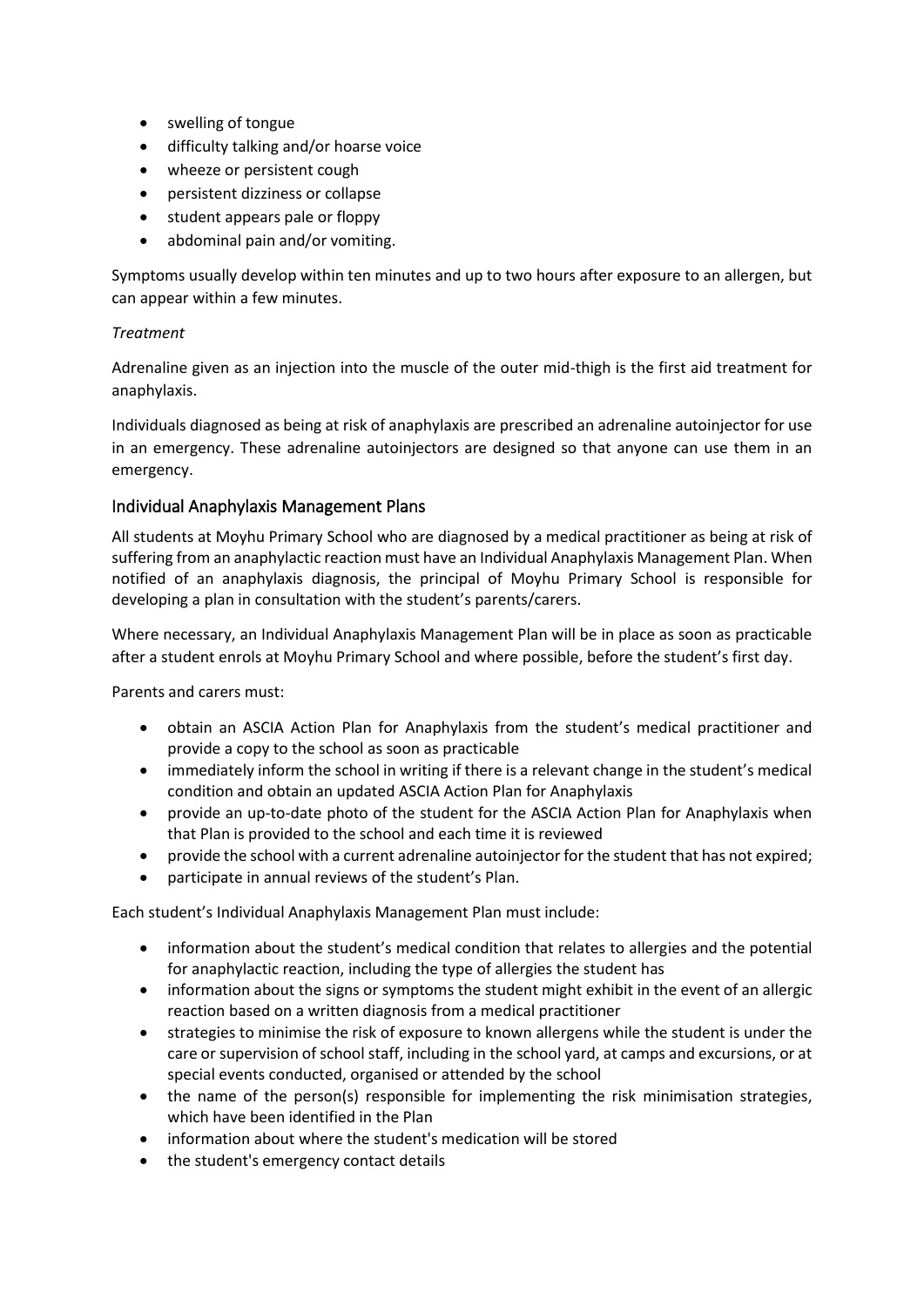• an up-to-date ASCIA Action Plan for Anaphylaxis completed by the student's medical practitioner.

#### *Review and updates to Individual Anaphylaxis Management Plans*

A student's Individual Anaphylaxis Management Plan will be reviewed and updated on an annual basis in consultation with the student's parents/carers. The plan will also be reviewed and, where necessary, updated in the following circumstances:

- as soon as practicable after the student has an anaphylactic reaction at school
- if the student's medical condition, insofar as it relates to allergy and the potential for anaphylactic reaction, changes
- when the student is participating in an off-site activity, including camps and excursions, or at special events including fetes and concerts.

Our school may also consider updating a student's Individual Anaphylaxis Management Plan if there is an identified and significant increase in the student's potential risk of exposure to allergens at school.

#### Location of plans and adrenaline autoinjectors

*A copy of each student's Individual Anaphylaxis Management Plan will be stored with their ASCIA Action Plan for Anaphylaxis at the first aid area in staffroom, together with the student's adrenaline autoinjector. Adrenaline autoinjectors must be labelled with the student's name. The individual childs plan will also be displayed in their own classroom and in the red role folder.*

#### Risk Minimisation Strategies

*To reduce the risk of a student suffering from an anaphylactic reaction at Moyhu Primary School, we have put in place the following strategies:*

- *staff and students are regularly reminded to wash their hands after eating;*
- *students are discouraged from sharing food*
- *garbage bins at school are to remain covered with lids to reduce the risk of attracting insects*
- *year groups will be informed of allergens that must be avoided in advance of class parties, events or birthdays*
- *a general use EpiPen will be stored in the staff room*
- *Planning for off-site activities will include risk minimisation strategies for students at risk of anaphylaxis including supervision requirements, appropriate number of trained staff, emergency response procedures and other risk controls appropriate to the activity and students attending.*

#### Adrenaline autoinjectors for general use

Moyhu Primary School will maintain a supply of adrenaline autoinjector(s) for general use, as a backup to those provided by parents and carers for specific students, and also for students who may suffer from a first time reaction at school.

Adrenaline autoinjectors for general use will be stored in Staffroom in first aid area.

The principal is responsible for arranging the purchase of adrenaline autoinjectors for general use, and will consider: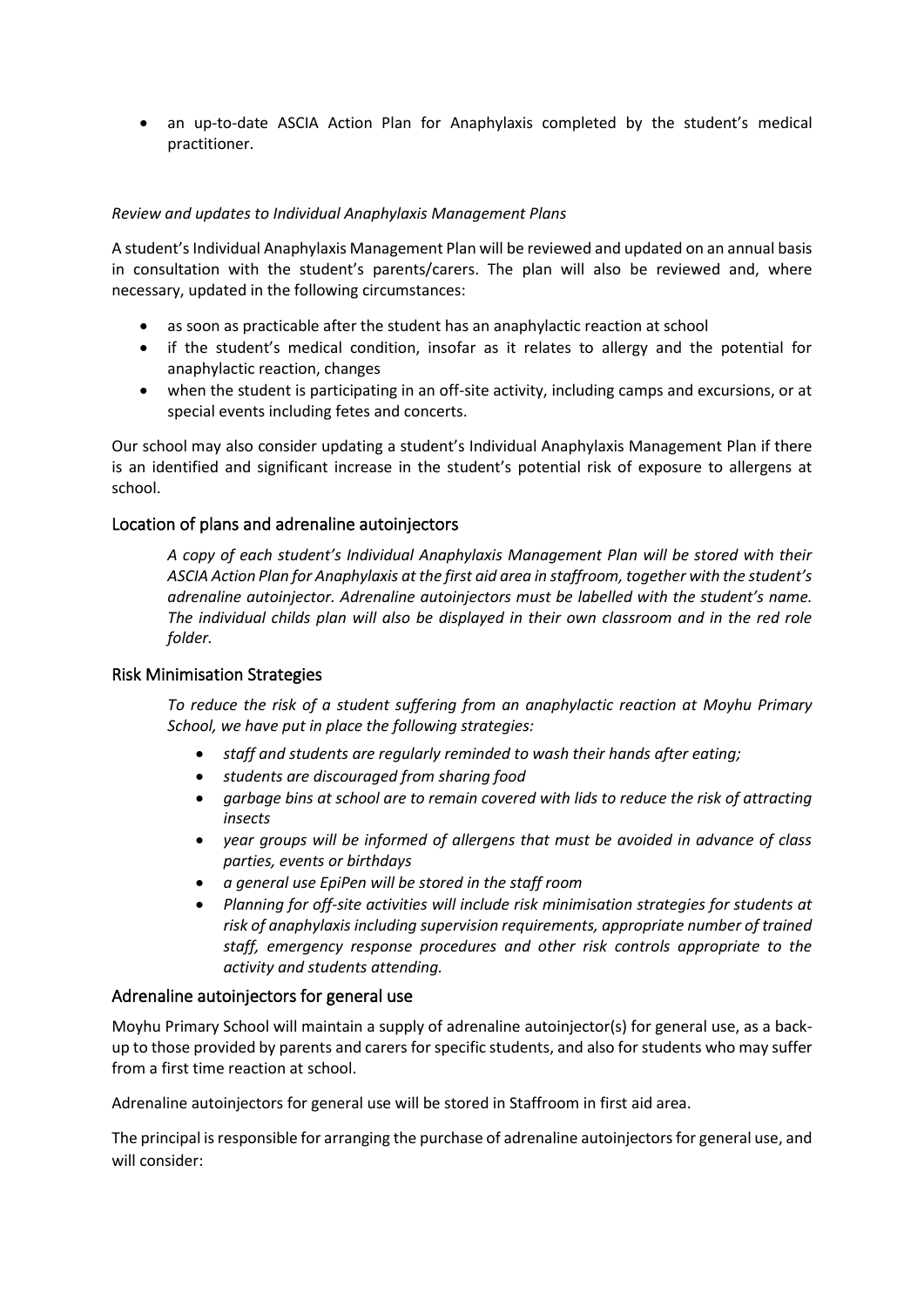- the number of students enrolled at Moyhu Primary School at risk of anaphylaxis
- the accessibility of adrenaline autoinjectors supplied by parents
- the availability of a sufficient supply of autoinjectors for general use in different locations at the school, as well as at camps, excursions and events
- the limited life span of adrenaline autoinjectors, and the need for general use adrenaline autoinjectors to be replaced when used or prior to expiry.

## Emergency Response

In the event of an anaphylactic reaction, the emergency response procedures in this policy must be followed, together with the school's general first aid procedures, emergency response procedures and the student's Individual Anaphylaxis Management Plan.

A complete and up-to-date list of students identified as being at risk of anaphylaxis is maintained by both Business Manager and Principal and stored at First Area in Staffroom as well as in the office with enrolment details. For camps, excursions and special events, a designated staff member will be responsible for maintaining a list of students at risk of anaphylaxis attending the special event, together with their Individual Anaphylaxis Management Plans and adrenaline autoinjectors, where appropriate.

If a student experiences an anaphylactic reaction at school or during a school activity, school staff must:

| <b>Step</b> | <b>Action</b>                                                                                                          |
|-------------|------------------------------------------------------------------------------------------------------------------------|
| 1.          | Lay the person flat<br>$\bullet$                                                                                       |
|             | Do not allow them to stand or walk<br>$\bullet$                                                                        |
|             | If breathing is difficult, allow them to sit<br>٠                                                                      |
|             | Be calm and reassuring<br>$\bullet$                                                                                    |
|             | Do not leave them alone<br>$\bullet$                                                                                   |
|             | Seek assistance from another staff member or reliable student to locate the<br>$\bullet$                               |
|             | student's adrenaline autoinjector or the school's general use autoinjector, and                                        |
|             | the student's Individual Anaphylaxis Management Plan, stored at Staffroom in                                           |
|             | the First Aid Area, in cabinet.                                                                                        |
|             | If the student's plan is not immediately available, or they appear to be<br>$\bullet$                                  |
|             | experiencing a first time reaction, follow steps 2 to 5                                                                |
| 2.          | Administer an EpiPen or EpiPen Jr (if the student is under 20kg)                                                       |
|             | Remove from plastic container<br>$\bullet$                                                                             |
|             | Form a fist around the EpiPen and pull off the blue safety release (cap)<br>$\bullet$                                  |
|             | Place orange end against the student's outer mid-thigh (with or without<br>$\bullet$<br>clothing)                      |
|             | Push down hard until a click is heard or felt and hold in place for 3 seconds<br>$\bullet$                             |
|             | Remove EpiPen<br>$\bullet$                                                                                             |
|             | Note the time the EpiPen is administered<br>$\bullet$                                                                  |
|             | Retain the used EpiPen to be handed to ambulance paramedics along with the<br>$\bullet$<br>time of administration      |
|             | <b>OR</b>                                                                                                              |
|             | Administer an Anapen® 500, Anapen® 300, or Anapen® Jr.                                                                 |
|             | Pull off the black needle shield<br>$\bullet$                                                                          |
|             | Pull off grey safety cap (from the red button)<br>$\bullet$                                                            |
|             | Place needle end firmly against the student's outer mid-thigh at 90 degrees (with<br>$\bullet$<br>or without clothing) |
|             | Press red button so it clicks and hold for 10 seconds<br>$\bullet$                                                     |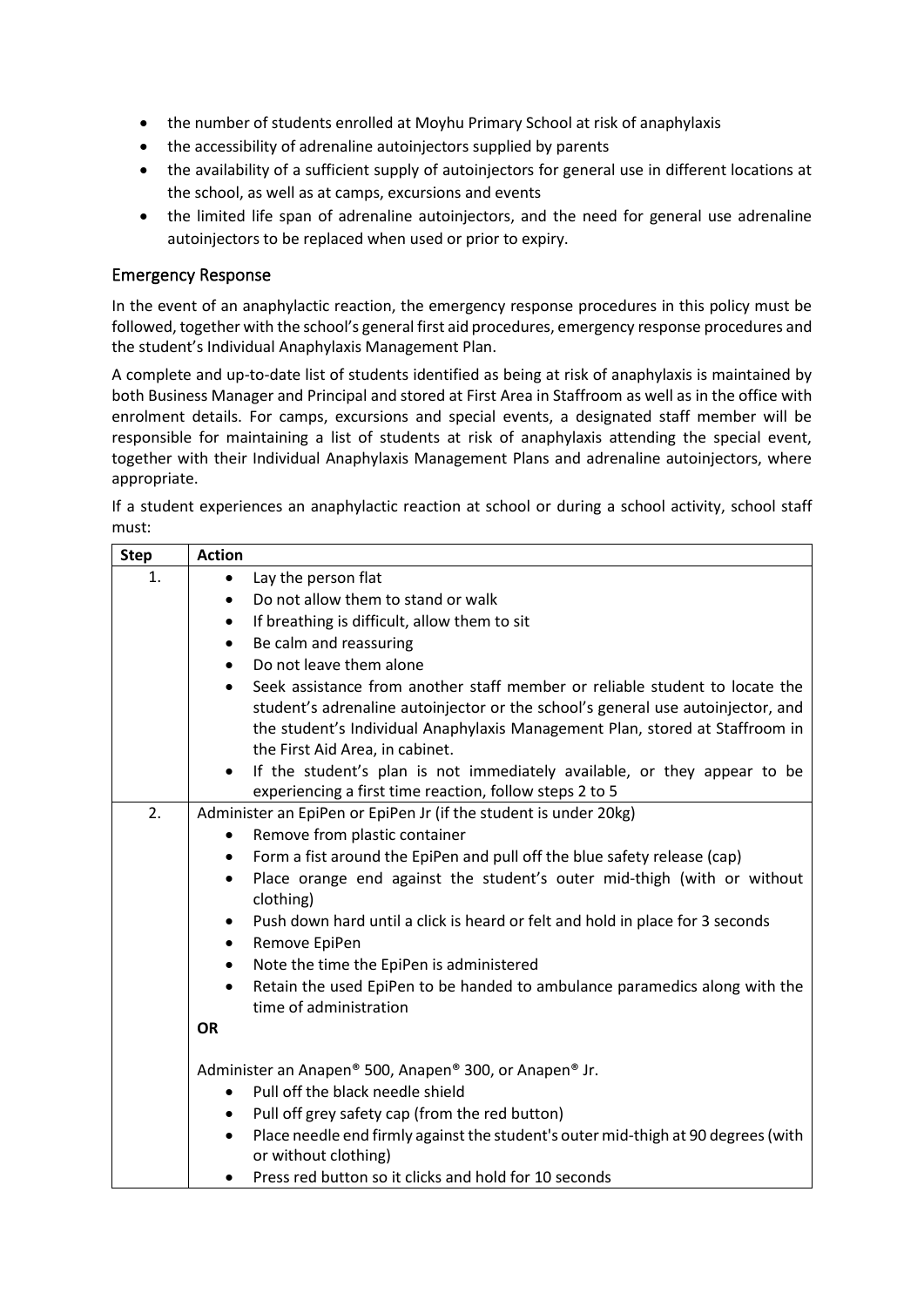|    | Remove Anapen <sup>®</sup><br>$\bullet$<br>Note the time the Anapen is administered<br>$\bullet$<br>Retain the used Anapen to be handed to ambulance paramedics along with the time of<br>administration                                |
|----|-----------------------------------------------------------------------------------------------------------------------------------------------------------------------------------------------------------------------------------------|
| 3. | Call an ambulance (000)                                                                                                                                                                                                                 |
| 4. | If there is no improvement or severe symptoms progress (as described in the ASCIA<br>Action Plan for Anaphylaxis), further adrenaline doses may be administered every five<br>minutes, if other adrenaline autoinjectors are available. |
| 5. | Contact the student's emergency contacts.                                                                                                                                                                                               |

If a student appears to be having a severe allergic reaction, but has not been previously diagnosed with an allergy or being at risk of anaphylaxis, school staff should follow steps 2 – 5 as above.

[Note: If in doubt, it is better to use an adrenaline autoinjector than not use it, even if in hindsight the reaction is not anaphylaxis. Under-treatment of anaphylaxis is more harmful and potentially life threatening than over-treatment of a mild to moderate allergic reaction. Refer to page 41 of the [Anaphylaxis](http://www.education.vic.gov.au/school/teachers/health/pages/anaphylaxisschl.aspx) Guidelines].

#### Communication Plan

This policy will be available on Moyhu Primary School's website so that parents and other members of the school community can easily access information about Moyhu Primary School's anaphylaxis management procedures. The parents and carers of students who are enrolled at Moyhu Primary School and are identified as being at risk of anaphylaxis will also be provided with a copy of this policy.

The principal is responsible for ensuring that all relevant staff, including casual relief staff, and volunteers are aware of this policy and Moyhu Primary School's procedures for anaphylaxis management. Casual relief staff and volunteers who are responsible for the care and/or supervision of students who are identified as being at risk of anaphylaxis will also receive a verbal briefing on this policy, their role in responding to an anaphylactic reaction and where required, the identity of students at risk.

The principal is also responsible for ensuring relevant staff are trained and briefed in anaphylaxis management, consistent with the Department's *Anaphylaxis Guidelines.*

## Staff training

The Principal will ensure that the following school staff are appropriately trained in anaphylaxis management:

- School staff who conduct classes attended by students who are at risk of anaphylaxis
- All permanent school staff at Moyhu Primary School are required to complete an Anaphylaxis Training course whether we have students at risk of anaphylaxis or not.
- Staff who are required to undertake training must have completed:
	- an approved face-to-face anaphylaxis management training course in the last three years, or
	- an approved online anaphylaxis management training course in the last two years.

Staff are also required to attend a briefing on anaphylaxis management and this policy at least twice per year (with the first briefing to be held at the beginning of the school year), facilitated by a staff member who has successfully completed an anaphylaxis management course within the last 2 years including Principal. Each briefing will address: